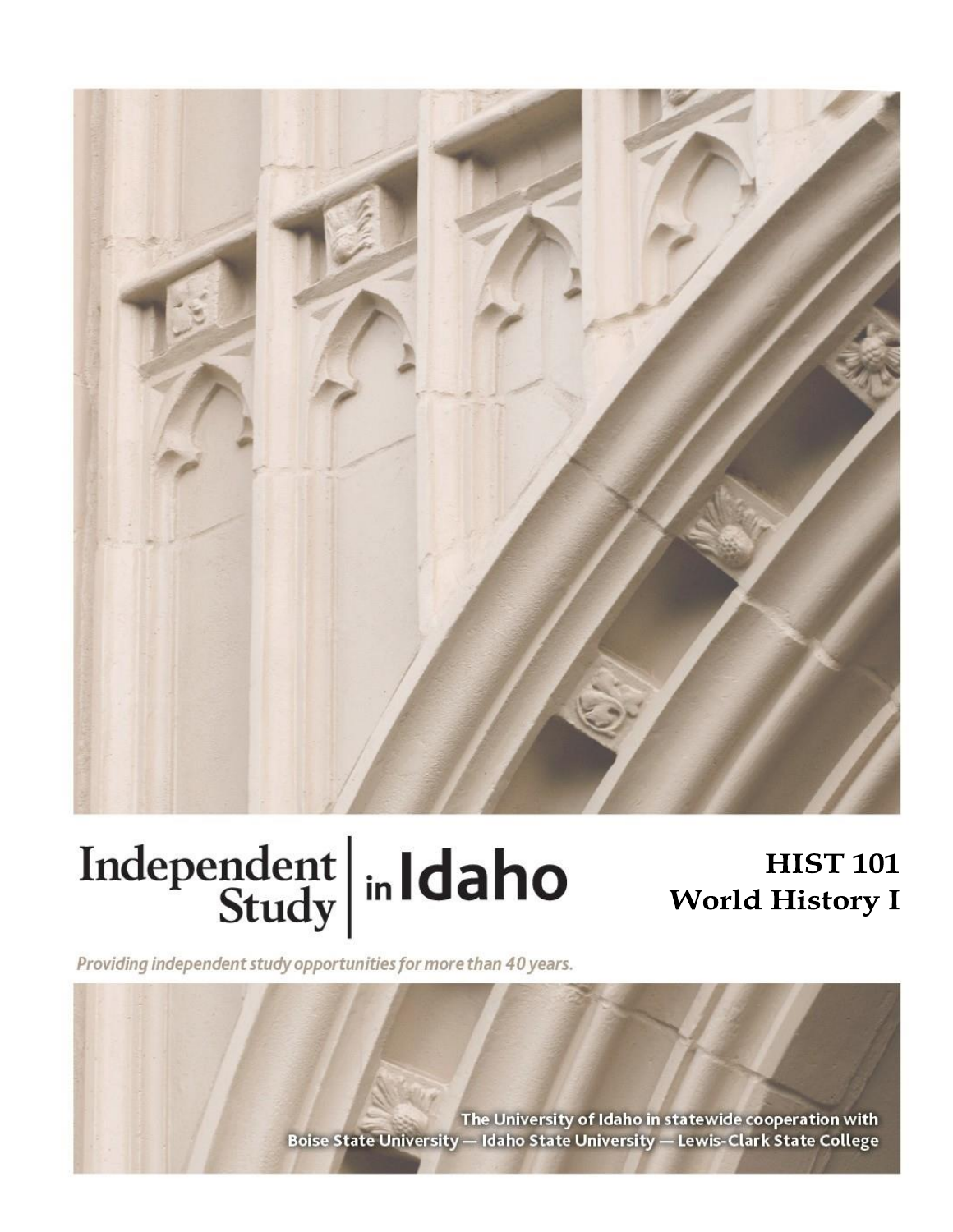# **Course Guide**

Independent  $\left|\right|$  in Idaho

*Self-paced study. Anytime. Anywhere!*

**History 101 World History I**

University of Idaho 3 Semester-Hour Credits

Prepared by: Kenneth Faunce, Ph.D. RPA Adjunct Faculty University of Idaho

RV: 06/2014 5-Hist 101 Copyright Independent Study in Idaho/Idaho State Board of Education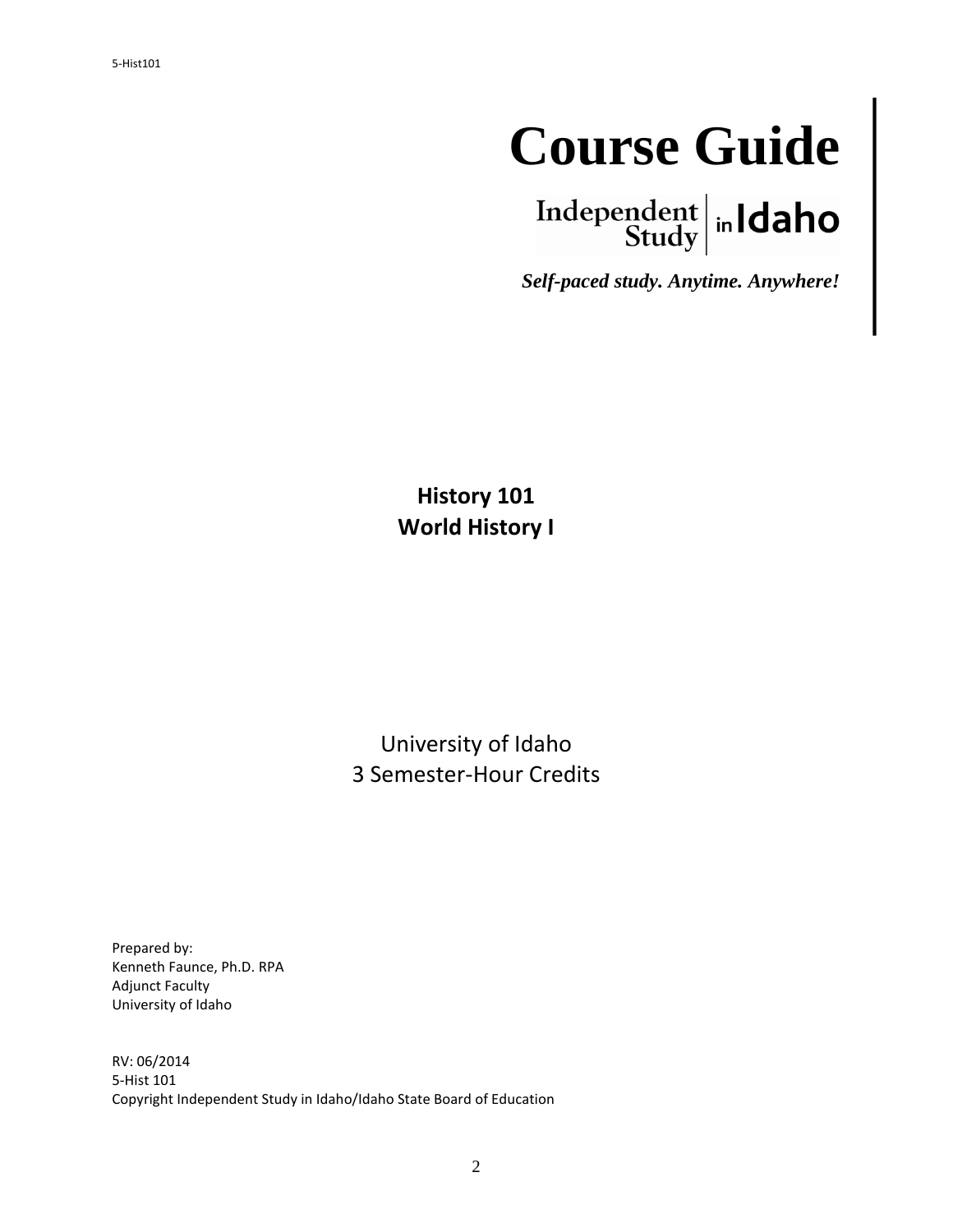# **Table of Contents**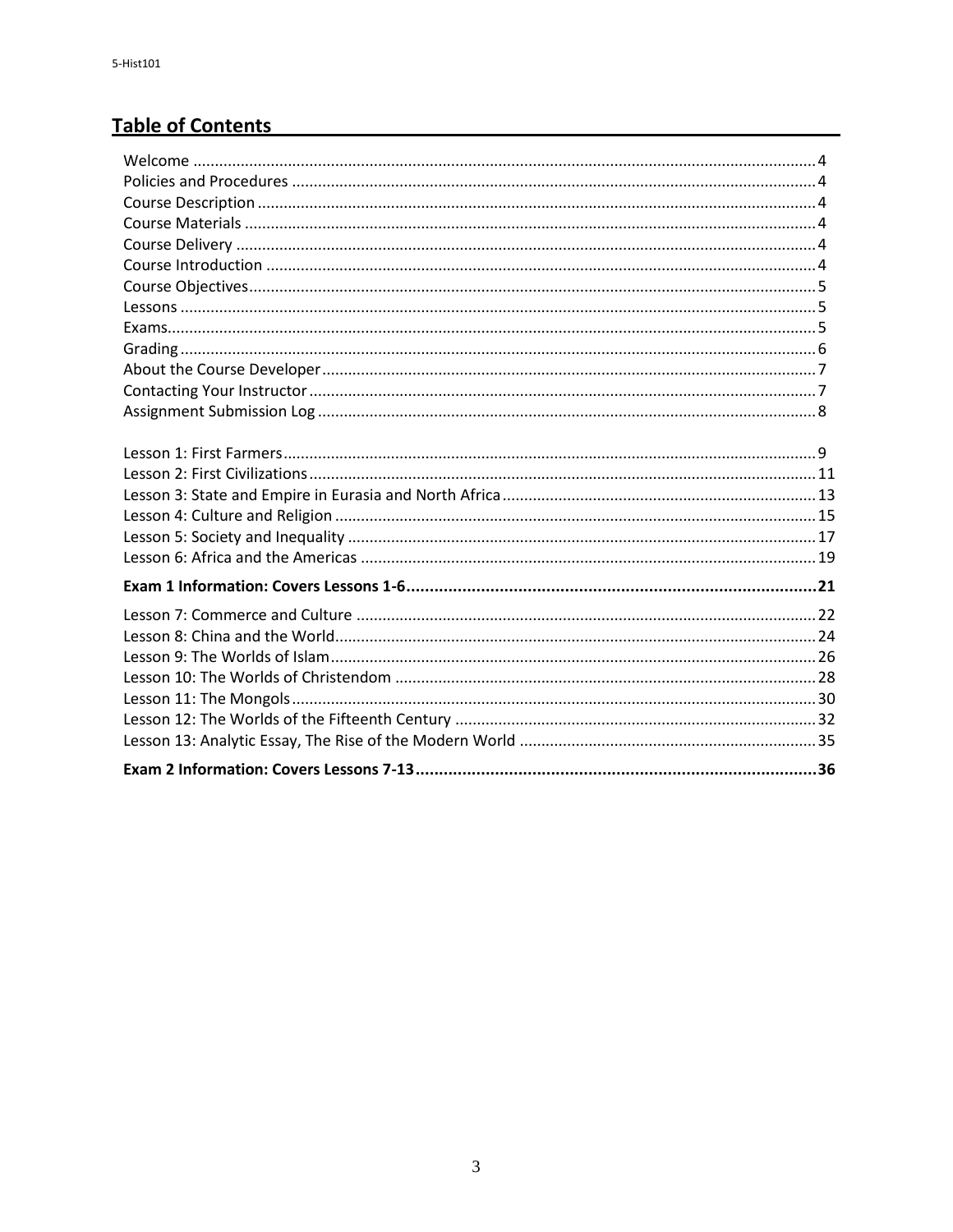## **5-Hist 101: World History I 3 credits: U of I**

#### **Welcome**

Whether you are a new or returning student, welcome to the Independent Study in Idaho (ISI) program. Below, you will find information pertinent to your course including the course description, course materials, course objectives, as well as information about assignments, exams, and grading.

#### **Policies and Procedures**

Refer to the ISI website at **www.uidaho.edu/isi** and select *About ISI, Policies* for the most current policies, procedures, and course information, including information on setting up your accounts, exams and proctors, grades and transcripts, course exchanges and the refund schedule, library resources and other services, academic integrity, and disability support services. If you have any questions or concerns, please contact the ISI office for clarification before beginning your course.

#### **Course Description**

Contributions to the modern world to 1650. General education credit as social science, international.

*12 graded Lessons, 1 analytic essay, and 2 proctored exams*

Students may submit **up to 3 assignments at a time and 6 per week. Before taking exams, students MUST wait for grades and feedback on assignments, which may take up to three weeks after date of receipt by the instructor.**

ALL assignments and exams must be submitted to receive a final grade for the course.

#### **Course Materials**

#### **Required Course Materials**

- Strayer, Robert. *Ways of the World: A Brief Global History, Volume 1*. 2<sup>nd</sup> Ed. Bedford St. Martins, 2012. ISBN: 9780312583484
- Reilly, Kevin. *Worlds of History: A Comparative Reader, Volume One: To 1550*. 5<sup>th</sup> Ed. Bedford St. Martins, 2013. ISBN: 9781457617829
- Crone, Patricia. *Pre-Industrial Societies: Anatomy of the Pre-Modern World*. Oneworld, 2003. ISBN: 9781851683116

#### **Course Delivery**

All ISI courses are delivered through Canvas, an online management system that hosts the course lessons and assignments and other items that are essential to the course. Course Introduction

#### **Course Introduction**

This course is part of the core curriculum and provides the student with an introduction to the history of the world from 3000 B.C to C.E. 1500. Over the course of this class you will become familiar with the major civilizations that played key roles in the evolution of modern civilization. You will examine the great civilizations of Africa, Asia, the Middle East, the Americas, and Europe. Also, you will examine their cultural, political, and societal contributions to the evolution of modern civilization.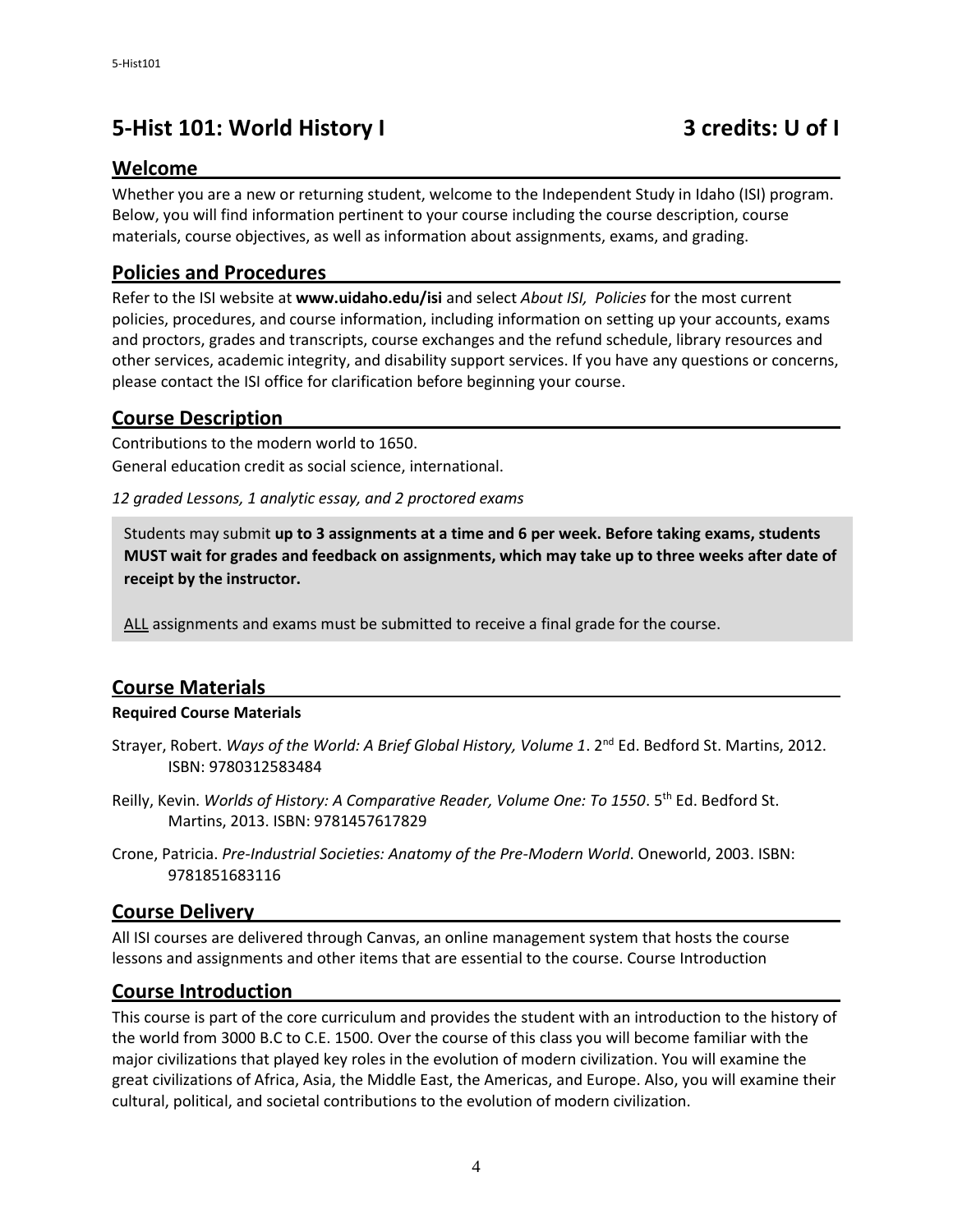The goal of this class is to provide an opportunity for improving one's thinking process, one's reading and writing skills, and to provide an area of study that cannot only be exciting, but important to other pursuits. Hopefully, you will come away from this class with a desire to learn more about history.

#### **Course Objectives**

- Provide basic knowledge concerning the major world civilizations, including an awareness, understanding, and appreciation of each civilization's art, beliefs, and achievements, and enable students to engage imaginatively and empathetically in the lives and issues of peoples in different times and places as a preliminary to understanding their own issues.
- Provide an understanding of the role of culture in human life, its relation to our species, and some of the fundamental dynamics of culture change, and encourage development of a broad international perspective as a background for understanding the contemporary world.
- Develop students' writing skills and the ability to express their ideas clearly and coherently; provide an intellectual framework for subsequent learning; develop students' abilities to think critically: to recognize and analyze problems, synthesize diverse kinds of information, and engage in informed discussion; reach conclusions on the "how" and "why" of events, and to support these conclusions with factual information and specific examples.

#### **Lessons**

#### **Overview**

Each lesson includes the following components:

- lesson objectives
- introductory lecture
- reading assignments
- terms to identify
- written assignment or activity

#### **Study Hints:**

- Keep a copy of every assignment submitted.
- Complete all reading assignments.
- Set a schedule allowing for course completion one month prior to your personal deadline. An Assignment Submission Log is provided for this purpose.
- Read each lesson carefully to see where to find specific information.
- When writing essays, be sure you answer all questions presented.
- When writing essays, use specific examples (people, places, and events) to illustrate your statements.

#### **Analytic Essay: Lesson 13**

For this essay, you will use Patricia Crone's *Pre-Industrial Societies: Anatomy of the Pre-Modern World*. You will examine the major issues in the pre-modern world and write an essay discussing these issues in their relationship to the rise of the modern world.

#### **Exams**

Refer to Grading for specific information on assignment/exam points and percentages.

There are two exams for this course. They are not cumulative; each exam will cover material stipulated in the exam directions.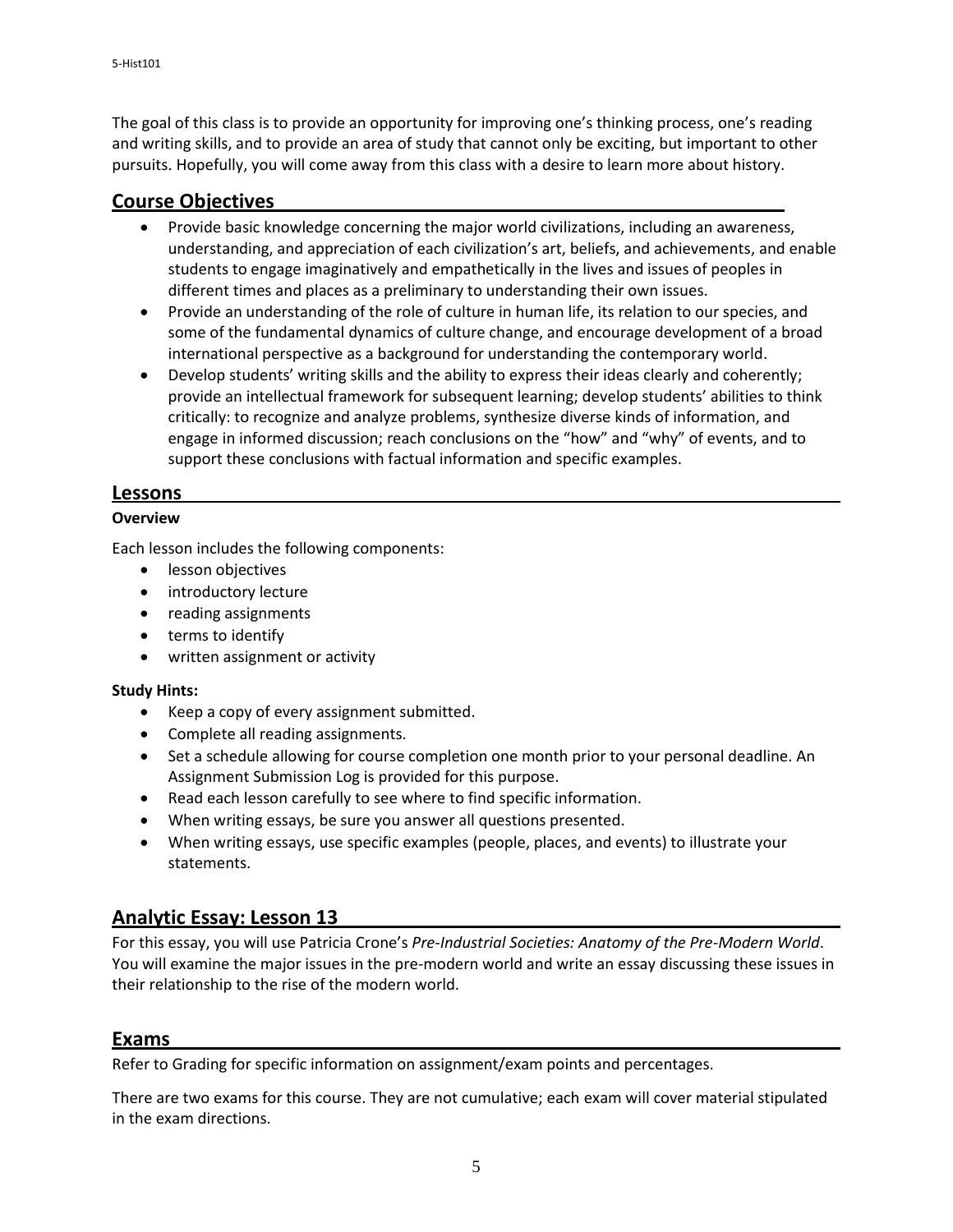Each exam has two sections:

- An identification section that contains twelve (12) items. Choose only five (5) of the twelve to identify and explain the historical significance. This section accounts for 30% of the exam grade.
- An essay section that contains two (2) essay proposals. The essays are your opportunity to tell me everything you have learned in the section of the text pertaining to the exam. Be sure you address all aspects of the essay proposals you choose. Within each essay, support the statements you make with specific information (people, places, events, etc.).

You are allowed one and a half (1 %) hours to take each exam. Note the value of each section and use your time accordingly. I recommend five minutes for each identification (for a total of twenty-five minutes). This leaves about forty minutes for each essay, which should be ample time to write a detailed essay. The essay section accounts for 70% of the exam.

#### **Grading**

The course grade will be based upon the following considerations:

There are a total of 700 points possible for the completion of this course. The twelve lessons are worth 25 points each for a total of 300 points, or approximately 42% of the final grade. The two exams are worth 150 points each, or 300 points total and approximately 42% of the final grade. The analytic essay is worth 100 points, or approximately 15% of the final grade.

| Assignment            | Out of   | Percentage |
|-----------------------|----------|------------|
| 12 Lessons            | 100 each | 42.5%      |
| 2 Exams               | 100 each | 42.5%      |
| <b>Analytic Essay</b> | 100      | 15%        |

#### **The Grading Criteria for Exams are as follows:**

Exam Essay Responses

- Accurately presents the material requested in the questions.
- Completely covers the breadth of issues posed in the questions.
- Refers to and integrates appropriate examples from the textbooks to illustrate statements.
- Reflects on the implications of the issues posed in the questions as they relate to a broad overview of history.
- Written in a legible and well-organized style with concepts and illustrative examples clearly articulated.

Exam Identifications

- A clear statement explaining the item.
- A statement that illustrates why the item is relevant or significant to the historical process; that is, the impact the item had on future developments.

The final course grade is issued after all assignments and exams have been graded. As it is the policy of the program that actual exams are not returned to ISI students, your instructor will contact you electronically (via Canvas) with your grade and specific feedback on your exam.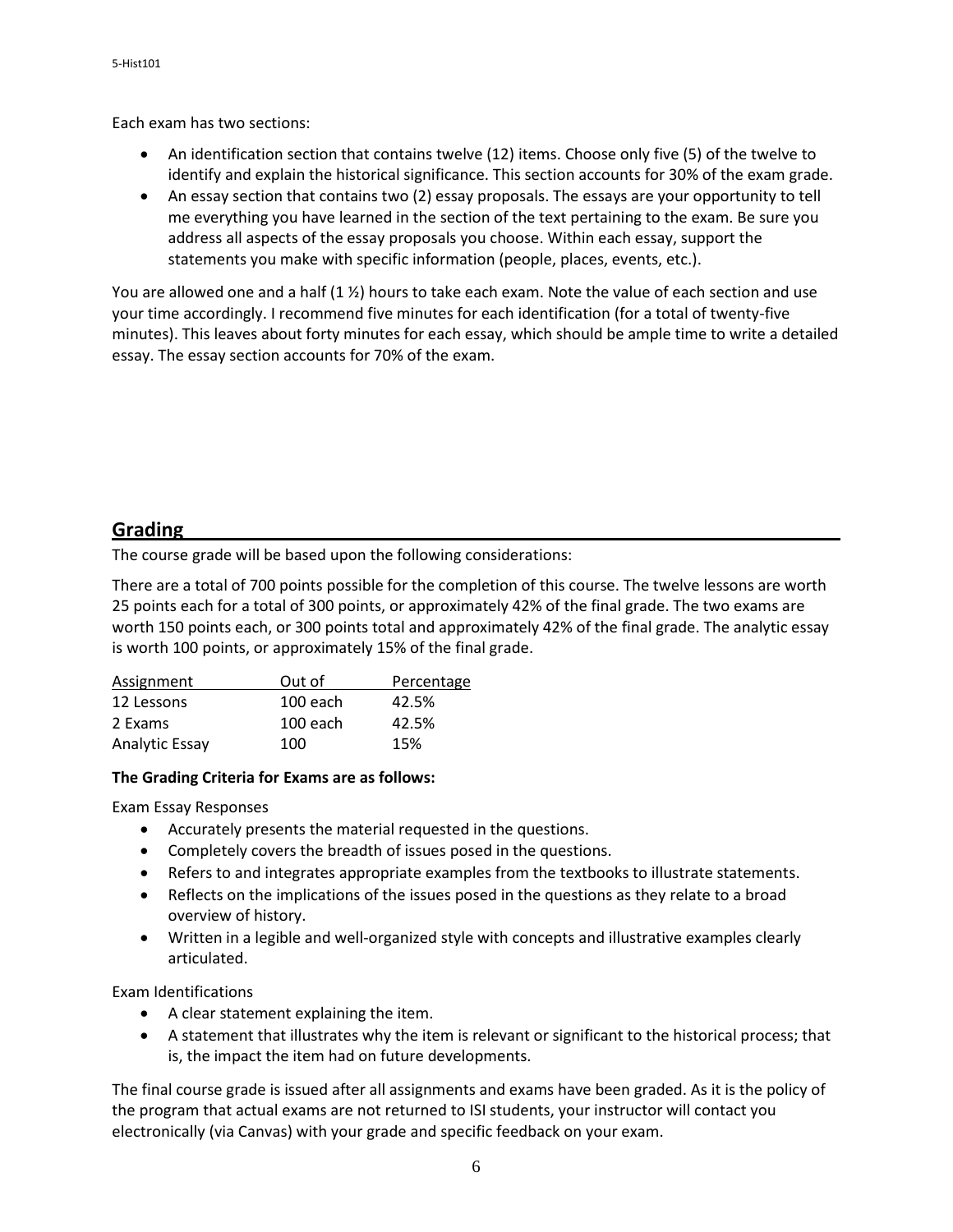Acts of academic dishonesty, including cheating or plagiarism are considered a very serious transgression and may result in a grade of F for the course.

#### **About the Course Developer**

Your course developer is Kenneth Faunce, an Adjunct Professor of History and American Studies at the University of Idaho. He received his Ph.D. in history and historical archaeology from the University of Idaho in 2000. He has taught a variety of courses at the University of Idaho and Washington State University in history, American studies, and anthropology. Before coming to the University of Idaho, he worked for the federal government for several years as an archaeologist and historian.

#### **Contacting Your Instructor**

Instructor contact information is posted in the *Course Rules* document on your Canvas site.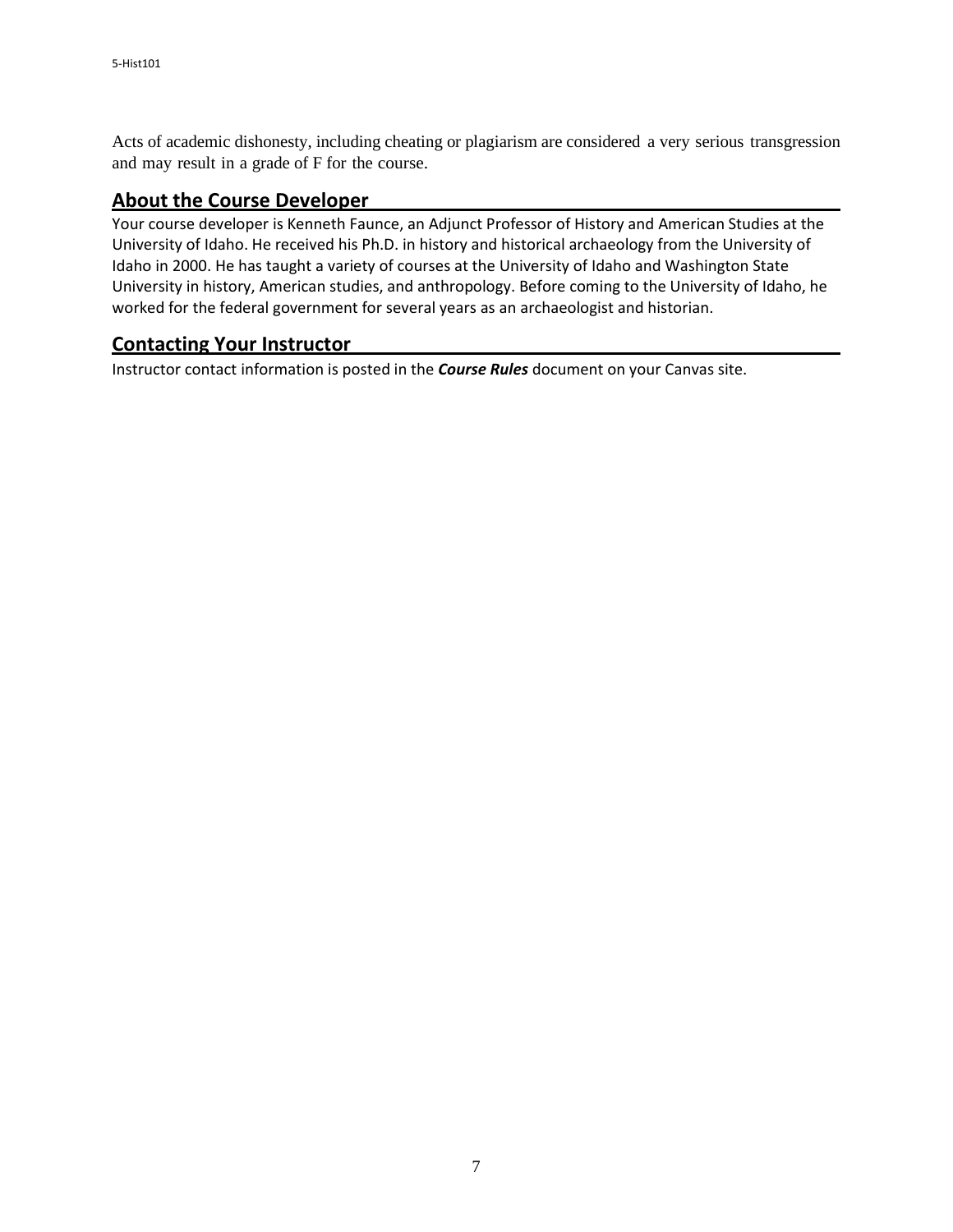| <b>Assignment Submission Log</b><br>Use this log to help you keep track of your progress through the course. |                                        |                                    |                                 |       |  |
|--------------------------------------------------------------------------------------------------------------|----------------------------------------|------------------------------------|---------------------------------|-------|--|
| Lesson                                                                                                       | <b>Readings</b>                        | <b>Assignment</b>                  | <b>Date</b><br><b>Submitted</b> | Grade |  |
| $\mathbf{1}$                                                                                                 | Strayer, Ch. 1<br>Reilly, Ch. 1        | 2 Essays<br>10 Objective Questions |                                 |       |  |
| $\overline{2}$                                                                                               | Strayer, Ch. 2<br>Reilly, Ch. 2        | 2 Essays<br>10 Objective Questions |                                 |       |  |
| 3                                                                                                            | Strayer, Ch. 3<br>Reilly, Ch. 3 & 4    | 2 Essays<br>10 Objective Questions |                                 |       |  |
| 4                                                                                                            | Strayer, Ch. 4<br>Reilly, Ch. 6        | 2 Essays<br>10 Objective Questions |                                 |       |  |
| 5                                                                                                            | Strayer, Ch. 5<br>Reilly, Ch. 5        | 2 Essays<br>10 Objective Questions |                                 |       |  |
| 6                                                                                                            | Strayer, Ch. 6<br>Reilly, Ch. 7        | 2 Essays<br>10 Objective Questions |                                 |       |  |
| Exam 1                                                                                                       | It is time to take Exam 1.             |                                    |                                 |       |  |
| $\overline{7}$                                                                                               | Strayer, Ch. 7<br>Reilly, Ch. 8        | 2 Essays<br>10 Objective Questions |                                 |       |  |
| 8                                                                                                            | Strayer, Ch. 8<br>Reilly, Ch. 9        | 2 Essays<br>10 Objective Questions |                                 |       |  |
| 9                                                                                                            | Strayer, Ch. 9<br>Reilly, Ch. 10       | 2 Essays<br>10 Objective Questions |                                 |       |  |
| 10                                                                                                           | Strayer, Ch. 10<br>Reilly, Ch. 13      | 2 Essays<br>10 Objective Questions |                                 |       |  |
| 11                                                                                                           | Strayer, Ch. 11<br>Reilly, Ch. 11 & 12 | 2 Essays<br>10 Objective Questions |                                 |       |  |
| 12                                                                                                           | Strayer, Ch. 12<br>Reilly, Ch. 14      | 2 Essays<br>10 Objective Questions |                                 |       |  |
| 13                                                                                                           | Crone                                  | Analytic Essay                     |                                 |       |  |
| Final<br>Exam                                                                                                | It is time to take Exam 2.             |                                    |                                 |       |  |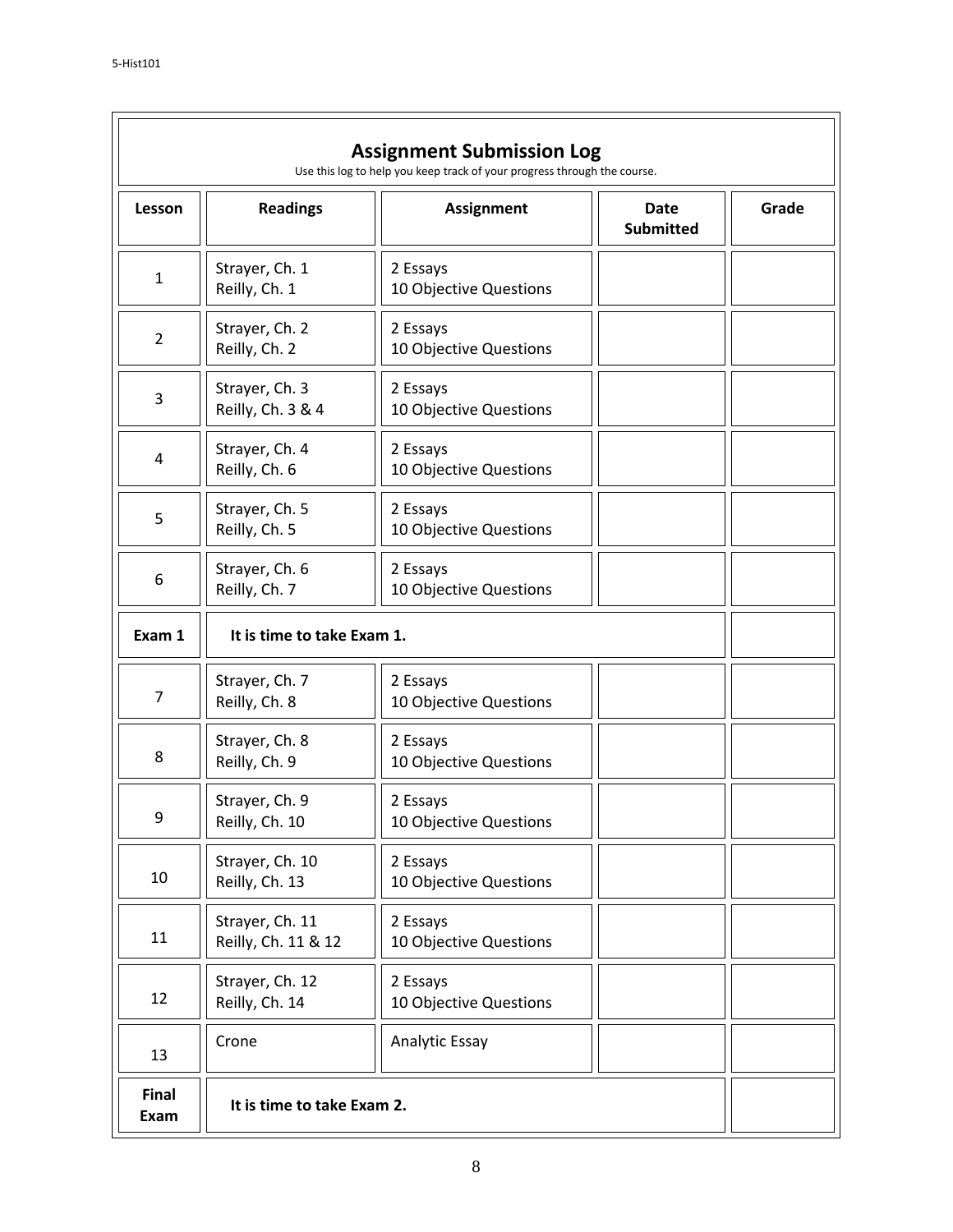### **Lesson 1 First Farmers**

#### **Lesson Objectives**

Keep the following objectives in mind while reading the text material and while writing the essays to be submitted for grading.

After completing this lesson, you should be able to:

- Understand the global societies before the rise of state-level societies.
- Discuss the environment and migrations of the early world.
- Recognize the importance of the rise of agriculture.
- Explain the connections between pastoral societies and farming societies.

#### **Reading Assignment**

Strayer, *Ways of the World*, *Chapter 1* **Reilly,** *Worlds of History*, *Chapter 1* 

#### **Important Terms**

| Paleolithic<br>chiefdoms<br><b>Neolithic</b><br>migration | Homo sapiens<br>pastoralism<br>domestication<br>village society | <b>Bering Strait</b><br>Aboriginal Rock painting |
|-----------------------------------------------------------|-----------------------------------------------------------------|--------------------------------------------------|
| Lecture                                                   |                                                                 |                                                  |

Chapter 1 creates a bridge that connects early *Homo sapiens* to the first advanced civilizations. In the Paleolithic Age, humans lived in small communities and survived by hunting, fishing, and foraging. They were nomadic, moving from place to place to follow animal herds or vegetation cycles. During the Neolithic Age a major change occurred. People started to shift from hunting and gathering to systematic agriculture. This change led to the rise of state-level societies.

Many people of the **Neolithic Age** saw natural forces, both disruptive and passive, as being associated with the gods, who could control what people could not. As the new, larger communities developed, a relationship with the gods was deemed crucial for a community's success. In hunting and gathering societies, both men and women were responsible for finding food. Hunting, done primarily by men, was a sporadic food source. Most of the food came from gathering plants, which was done primarily by women. Women were held in high esteem in these societies and there was a rough equality between men and women. However, the gender arrangement was altered with the shift to systematic agriculture.

#### **Written Assignment**

Lesson 1 Assignment Instructions:

- Two written essays and the answers to ten identifications must be submitted for grading for this lesson.
- Each essay should be 3 double-spaced, typed pages.
- Be sure you address all aspects of the essay proposal, using information from the text.
- Also include some analysis and any conclusions you have reached based on what you have read.